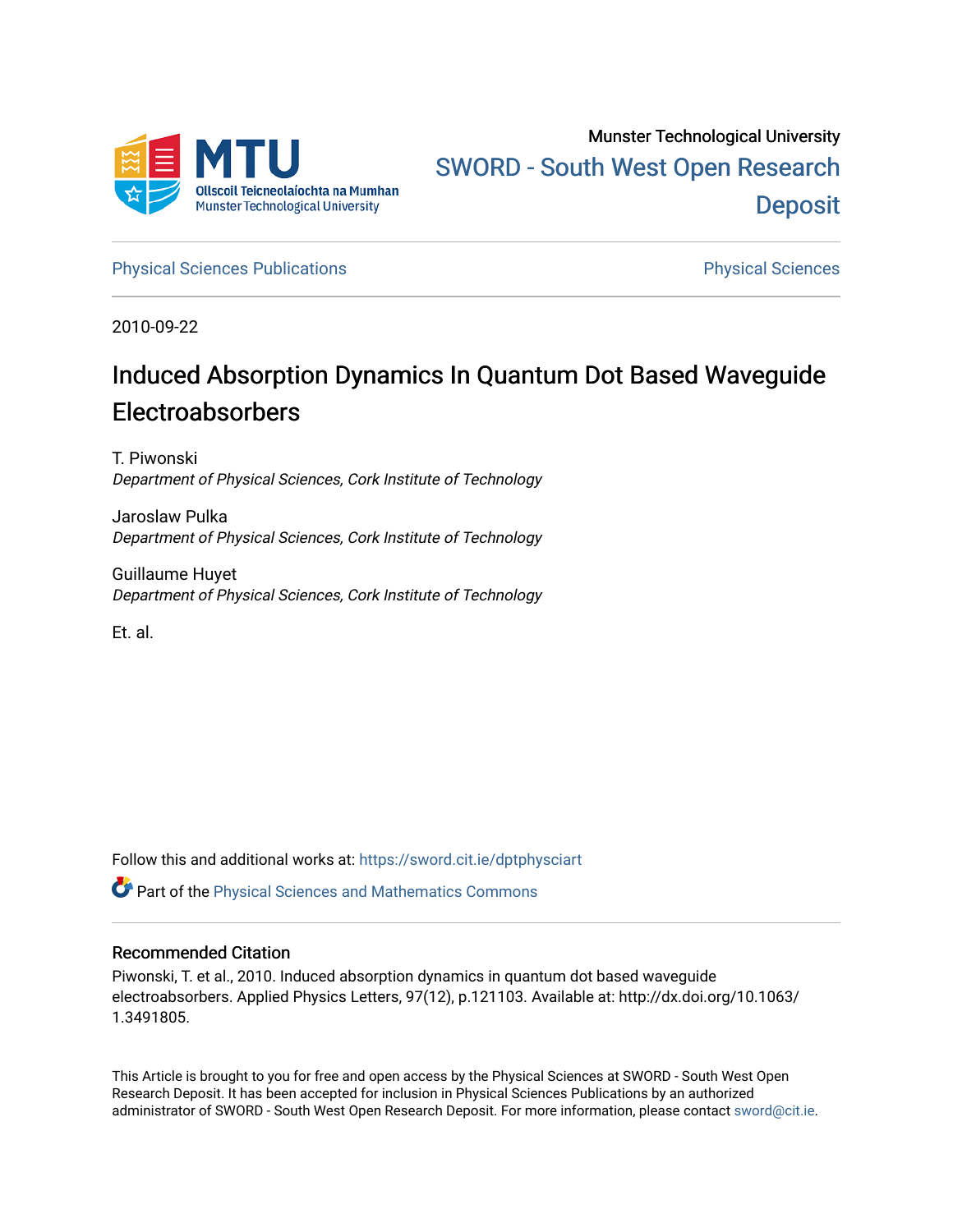## **[Induced absorption dynamics in quantum dot based waveguide](http://dx.doi.org/10.1063/1.3491805) [electroabsorbers](http://dx.doi.org/10.1063/1.3491805)**

T. Piwonski, $^{1}$  J. Pulka, $^{1}$  E. A. Viktorov, $^{1}$  G. Huyet, $^{1}$  R. J. Manning, $^{2}$  J. Houlihan, $^{3, a)}$ P. Mandel,<sup>4</sup> and T. Erneux<sup>4</sup><br><sup>1</sup>Department of Applied Physics, Cork Institute of Technology, Ireland and Tyndall National Institute, *Lee Maltings, Cork, Ireland* 2 *Tyndall National Institute, Lee Maltings, Cork, Ireland*

3 *Department of Computing, Maths, and Physics, Waterford Institute of Technology, Ireland and Tyndall National Institute, Lee Maltings, Cork, Ireland*

4 *Optique Nonlinéaire Théorique, Université Libre de Bruxelles, Campus Plaine, Code Postal 231, 1050 Bruxelles, Belgium*

(Received 30 July 2010; accepted 28 August 2010; published online 22 September 2010)

Two-color pump-probe measurements are used to study the carrier dynamics of InAs/GaAs quantum dots in a waveguide structure under reverse bias conditions. For the case of initially populating the ground state (GS), we find relaxation dynamics that include both absorptive and bleaching components in the excited state (ES) wavelength range. We reproduce the main features of this induced absorption dynamics using a simple model with an additional term for induced absorption at the ES due to carriers injected at the GS. The induced absorption dynamics includes multiple recovery timescales which can be attributed to phonon-assisted processes of GS/ES interaction. © 2010 American Institute of Physics. [doi[:10.1063/1.3491805](http://dx.doi.org/10.1063/1.3491805)]

The carrier dynamics of semiconductor quantum dot (QD) absorbers have recently been investigated using timeresolved pump-probe spectroscopy. In particular, these techniques were applied to QD structures to explain the nature of tunneling processes at high reverse bias voltages<sup>1</sup> and to demonstrate the electroabsorption properties of a bilayer QD waveguide.<sup>2</sup> More recently, single-color measurements revealed fundamental differences in intradot relaxation dynamics which were attributed to phonon-assisted or Auger processes being dominant for initially populated ground states (GSs) or excited states (ESs), respectively,<sup>3</sup> and explained multiple recovery stages by nonlinear energy exchange between the GS and ES.<sup>4</sup>

Two-color experiments showing pump induced absorption in the probe differential transmission near the first excited-state transition have previously been reported for InGaAs QDs at 1300 nm and revealed the role of Coulomb renormalization of the first ES in the presence of one electron-hole pair in the GS. $<sup>5</sup>$  Similar experiments with InAs/</sup> GaAs QDs in the range of 970 nm attributed induced absorption to the formation of a nondegenerate biexciton state.<sup>6</sup> More recently, experiments at 1100 nm reported on anomalous induced absorption at the InAs QD ES at high current densities and time-dependent energy level shifts due to Coulomb carrier-carrier interactions.<sup>7</sup>

In this letter, the nonlinear recovery of QD based reversed-biased waveguide absorbers is analyzed using a two-color heterodyne pump-probe technique. Either the dots' GS or ES is initially populated using a strong pump pulse. The probe pulse, usually at a different wavelength, samples the recovery dynamics of initially empty states. In the ES pump GS probe case, the dynamics consist of an initial absorption bleaching followed by absorption recovery dynamics similar to the single color case and related to the electron

dynamics. The recovery dynamics in GS pump ES probe experiments is more complicated and includes both absorptive and bleaching features.

In our experiments, we study intradot relaxation processes as a function of reverse bias using time-resolved spectroscopy. The QD waveguide absorber was 1 mm long, had  $4 \mu$ m width ridges together with tilted, antireflection coated facets. It was fabricated from material that included six stacks of InAs/GaAs QDs in a dots-in-a-well structure, grown by Zia Inc. (see Ref. [8](#page-3-7) for further details of the material and experimental technique. In forward bias, the ground and ESs appear clearly in the amplified spontaneous emission around 1320 and 1250 nm, respectively. The pump-probe differential transmission was measured using a heterodyne detection technique. Pulses of about 600 fs width at either 1320 or 1250 nm were obtained from a titanium-sapphire laser pumped, optical parametric oscillator and split into the following three beams: reference, pump, and probe. After propagation through the room temperature stabilized waveguide absorber with suitable delays, the probe and reference beams were overlapped on a detector. The amplitude of the difference frequency was detected using a high frequency lock-in amplifier. This signal is proportional to the transmission *T* of a probe pulse. The resulting data are normalized to the transmission at zero pump  $T_0$ .

Figure [1](#page-2-0) displays the absorption spectra under reversed biased conditions, measured using a continuous wave tunable source. The inhomogeneously broadened GS transition occurs around 1320 nm at 1 V while the ES transition occurs around 1250 nm. As the reverse voltage is increased, the peak is shifted to longer wavelengths due to the quantum confined Stark effect while the absorption reduces due to increased spatial separation of electron and hole wave func-tions with increasing electric field (see Ref. [9](#page-3-8) for further explanation of a similar structure).

Figure [2](#page-2-1) displays the normalized GS and ES relaxations for single color and two-color measurements under the same

0003-6951/2010/97(12)/121103/3/\$30.00

**Downloaded 23 Sep 2010 to 164.15.128.33. Redistribution subject to AIP license or copyright; see http://apl.aip.org/about/rights\_and\_permissions**

<span id="page-1-0"></span>a)Electronic mail: houlihan@wit.ie.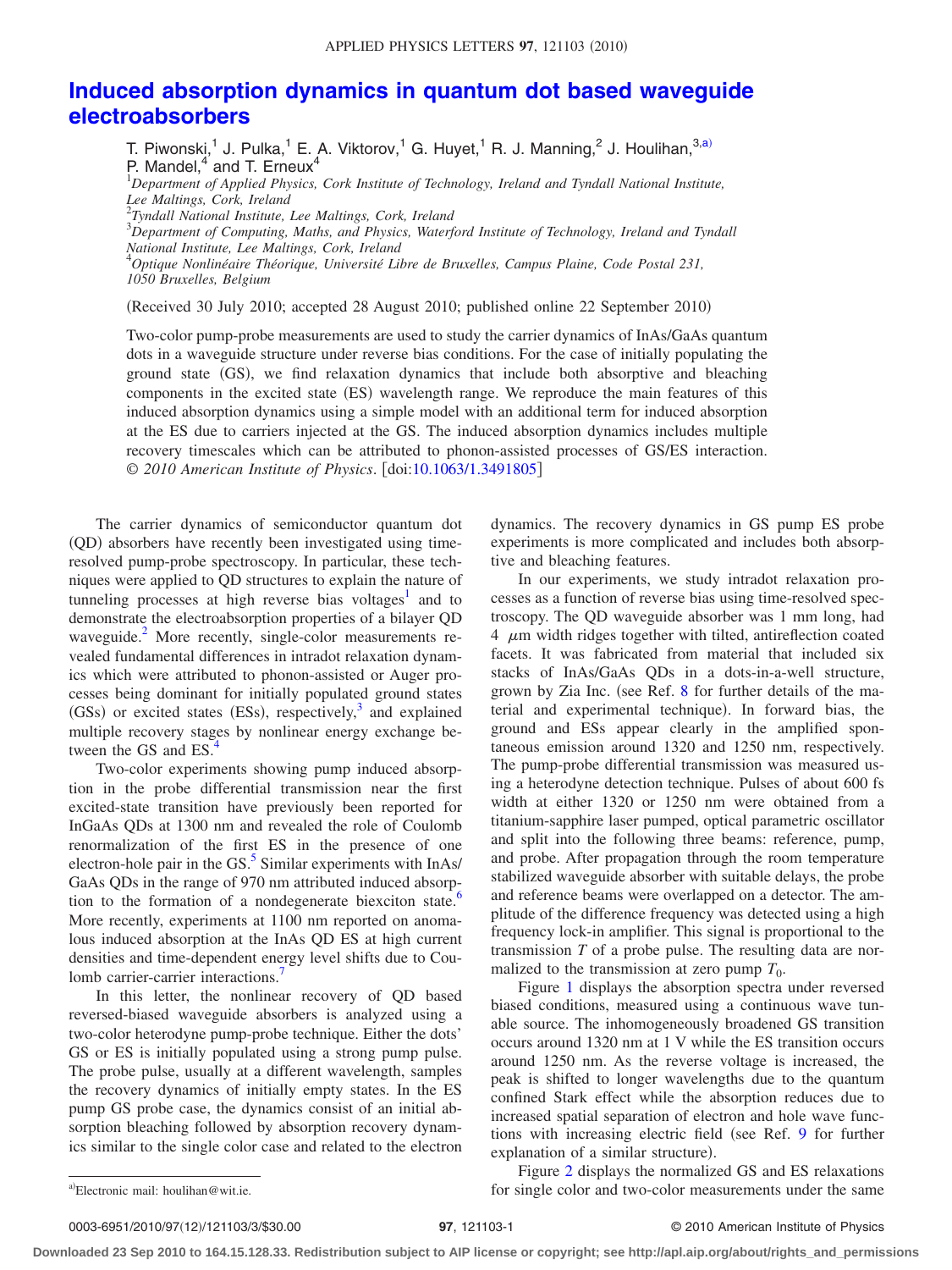<span id="page-2-0"></span>

FIG. 1. (Color online) Absorption spectra at various reverse bias voltages. Pump and probe central wavelengths are denoted by arrows.

conditions. The single-color timetraces [Fig.  $2(a)$  $2(a)$ , GS] and [Fig.  $2(b)$  $2(b)$ , ES] are very similar, both exhibiting pump induced bleaching of the absorption and subsequent recovery. In addition, the recovery of the ES absorption occurs over a faster timescale compared to that of the GS. This difference originates from a change in the dominant intradot relaxation process, i.e., phonon-assisted or Auger processes being dominant for initially populated GS or ES states, respectively.<sup>3</sup> The carrier relaxation of the two-color ES pump/GS probe measurement  $[Fig. 2(c)]$  $[Fig. 2(c)]$  $[Fig. 2(c)]$  also displays pump induced bleaching and is very similar to the single color measurements. The two-color GS pump/ES probe measurement [Fig.  $2(d)$  $2(d)$ ] features pump induced absorption in contrast to the pump induced bleaching seen in the other three cases.

The dynamics of this pump induced absorption can be classified into two groups depending on the reverse bias. The pump induced absorption dynamics in the low voltage (1-6 V) group has two distinct stages of recovery, a fast stage  $(\approx 1 \text{ ps})$  and a slow stage (10–100 ps), similar to the pump induced transmission previously reported.<sup>3</sup> For higher  $(7-10)$ V) reverse voltages both induced absorption and absorption bleaching occur over similar timescales. This complicated behavior is difficult to analyze due to the onset of tunneling processes at these voltage levels.<sup>1</sup>

<span id="page-2-1"></span>In the low voltage range, the slow recovery times  $\tau_{slow}$ are extracted from the experimental data and shown, as a function of voltage, on the inset of Fig.  $2(d)$  $2(d)$ . The slow time



FIG. 2. (Color online) Typical pump probe dynamics for various pump/ probe combinations at 1 V: (a) GS pump/GS probe; (b) ES pump/ES probe; (c) ES pump/GS probe; (d) GS pump/ES probe. (Inset) Exponential behavior of slow timescale in GS pump/ES probe case.

<span id="page-2-2"></span>

 $\mathbf{H}$  /<br>FIG. 3. (Color online) GS pump/ES probe traces at  $-2$  V for pump powers of 100  $\mu$ W (black, upper), 190  $\mu$ W (blue, middle), and 260  $\mu$ W (green, lower). The slow timescale shows a very weak dependence on pump power and can be neglected.

can be described by  $\tau_{slow} = \tau_{s0} \exp(-V/V_0)$ , where  $\tau_{s0}$ ≈ 250 ps and  $V_0$ ≈ -1.6 V. This exponential dependence on voltage is similar to that found in single-color experiments in Figs.  $1(a)$  $1(a)$  and  $1(b)$  and is a result of thermionic depopulation of the ES.<sup>3</sup> A very weak dependence of the slow recovery on the GS-pump power can be seen in Fig. [3,](#page-2-2) this dependence is neglected in the analysis.

<span id="page-2-3"></span>To reproduce the experimental behavior, we follow the model of QD absorbers with phonon-assisted GS–ES interactions described in Refs. [3](#page-3-2) and [4](#page-3-3) which reads,

$$
\partial_t \rho_g = -\tau^{-1} \rho_g + 2F(\rho_g, \rho_e),\tag{1}
$$

$$
\partial_t \rho_e = -\tau_w^{-1} \rho_e - F(\rho_g, \rho_e),\tag{2}
$$

$$
F(\rho_g, \rho_e) = \tau_{\text{cap}}^{-1} \rho_e (1 - \rho_g) - \tau_{\text{esc}}^{-1} \rho_g (1 - \rho_e). \tag{3}
$$

The factor 2 in Eq.  $(1)$  $(1)$  $(1)$  accounts for the degeneracy of the QD's ES energy level,  $\tau \approx 1$  ns is the carrier recombination time in the dots. The function  $F(\rho_g, \rho_e)$  is associated with the carrier exchange rate between the GS and ES in the dot, 1  $-\rho_{g,e}$  is the Pauli blocking factor and  $\tau_{cap}^{-1}$ ,  $\tau_{esc}^{-1}$  are the carrier capture and escape rates, respectively. The term  $\tau_{\rm cap}^{-1} \rho_e(1)$  $-\rho$ <sub>g</sub>) describes phonon-assisted recapturing by the GS and is linearly proportional to the population of the ES. The parameter  $\tau_w^{-1}$  is the carrier escape rate from the ES to the wetting layer and depends on the reverse bias.

As mentioned earlier, nonresonant pump induced absorptive features in QDs have been previously attributed to Coulomb renormalization effects at room temperature<sup>5,[7](#page-3-6)</sup> and nondegenerate biexciton formation at low temperature.<sup>6</sup> In addition, below band gap absorption measurements have suggested that absorptive bound to continuum transitions play an important role in QD laser structures[.10](#page-3-9) In order to reproduce the experimental timescales with our model, we note that each of these effects can be simply represented as an increased ES probe absorption which is proportional to the occupational probability  $\rho_g(t)$  of the pumped GS.

Thus, we assume that the transmission of a probe pulse at the ES wavelength can be described by two terms and formulate the dynamical change in the overall transmission as  $\Delta T(t) = -W_g(V)\rho_g(t) + W_e(V)\rho_e(t)$ , where  $W_{g,e}(V)$  are weight functions related to the change in transmission at the GS and ES with reverse bias voltage. Here, the product

**Downloaded 23 Sep 2010 to 164.15.128.33. Redistribution subject to AIP license or copyright; see http://apl.aip.org/about/rights\_and\_permissions**